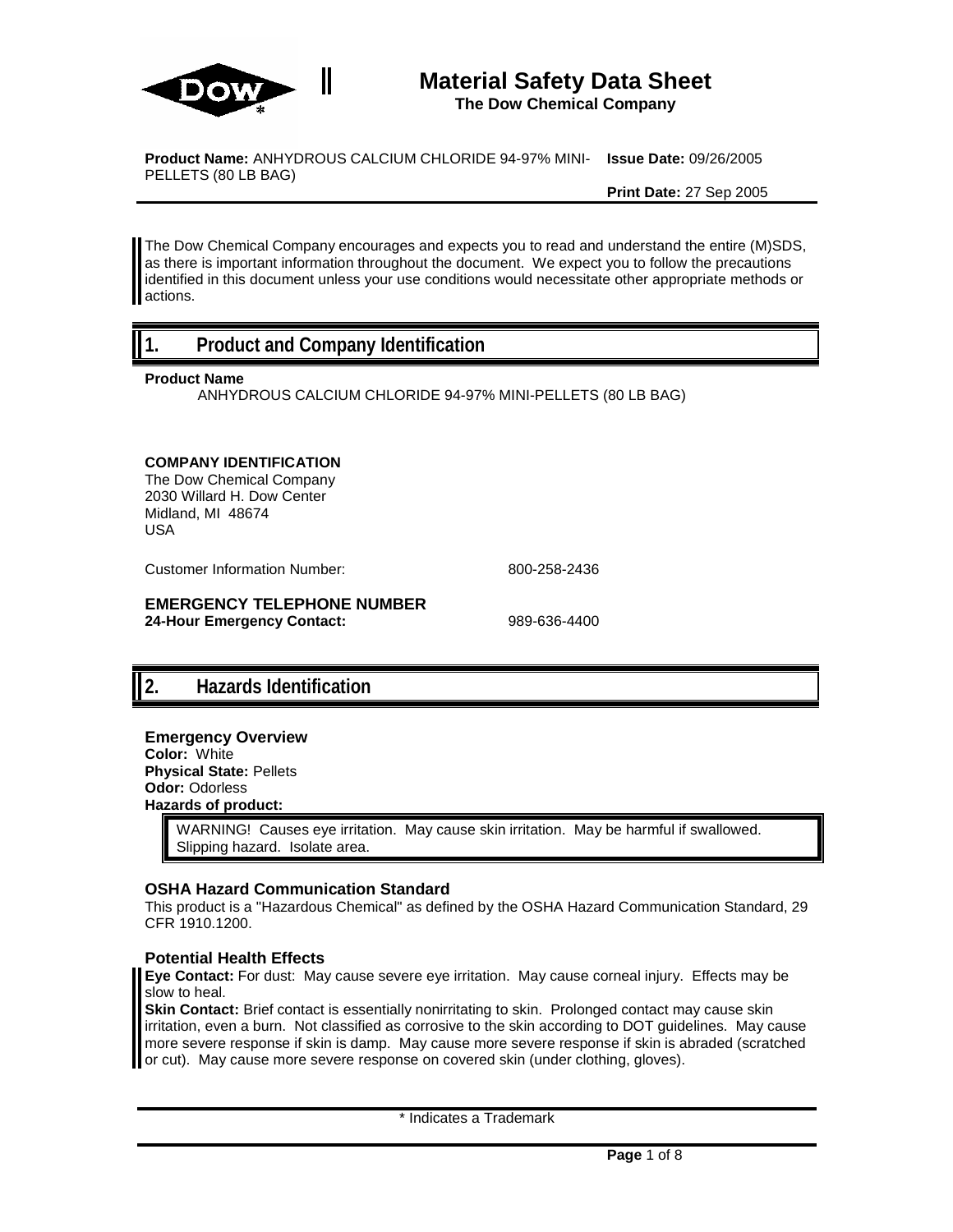**Skin Absorption:** Prolonged skin contact is unlikely to result in absorption of harmful amounts. **Inhalation:** Dust may cause irritation to upper respiratory tract (nose and throat). Vapors are unlikely due to physical properties.

**Ingestion:** Low toxicity if swallowed. Small amounts swallowed incidentally as a result of normal handling operations are not likely to cause injury; however, swallowing larger amounts may cause injury. Swallowing may result in gastrointestinal irritation or ulceration.

**Effects of Repeated Exposure:** The data presented are for the following material: Potassium chloride. In animals, effects have been reported on the following organs after ingestion: Gastrointestinal tract. Heart. Kidney. Dose levels producing these effects were many times higher than any dose levels expected from exposure due to use.

# **3. Composition Information**

| <b>Component</b>   | CAS#       | Amount            |
|--------------------|------------|-------------------|
| Calcium chloride   | 10043-52-4 | $> 94.0 - 97.0$ % |
| Potassium chloride | 7447-40-7  | $> 2.0 - 3.0 \%$  |
| Sodium chloride    | 7647-14-5  | $> 1.0 - 2.0 \%$  |
| Water              | 7732-18-5  | $> 0.0 - 1.0 \%$  |

## **4. First-aid measures**

**Eye Contact:** Immediately flush eyes with water; remove contact lenses, if present, after the first 5 minutes, then continue flushing eyes for at least 15 minutes. Obtain medical attention without delay, preferably from an ophthalmologist.

**Skin Contact:** Wash skin with plenty of water.

**Inhalation:** Move person to fresh air; if effects occur, consult a physician.

**Ingestion:** Do not induce vomiting. Give one cup (8 ounces or 240 ml) of water or milk if available and transport to a medical facility. Do not give anything by mouth to an unconscious person.

**Notes to Physician:** Due to irritant properties, swallowing may result in burns/ulceration of mouth, stomach and lower gastrointestinal tract with subsequent stricture. Aspiration of vomitus may cause lung injury. Suggest endotracheal/esophageal control if lavage is done. If burn is present, treat as any thermal burn, after decontamination. No specific antidote. Treatment of exposure should be directed at the control of symptoms and the clinical condition of the patient.

## **5. Fire Fighting Measures**

**Extinguishing Media:** This material does not burn. If exposed to fire from another source, use suitable extinguishing agent for that fire.

**Fire Fighting Procedures:** Keep people away. Isolate fire and deny unnecessary entry. This material does not burn. Fight fire for other material that is burning. Water should be applied in large quantities as fine spray.

**Special Protective Equipment for Firefighters:** Wear positive-pressure self-contained breathing apparatus (SCBA) and protective fire fighting clothing (includes fire fighting helmet, coat, trousers, boots, and gloves). Avoid contact with this material during fire fighting operations. If contact is likely, change to full chemical resistant fire fighting clothing with self-contained breathing apparatus. If this is not available, wear full chemical resistant clothing with self-contained breathing apparatus and fight fire from a remote location. For protective equipment in post-fire or non-fire clean-up situations, refer to the relevant sections.

**Unusual Fire and Explosion Hazards:** Heat is generated when product mixes with water. **Hazardous Combustion Products:** Not applicable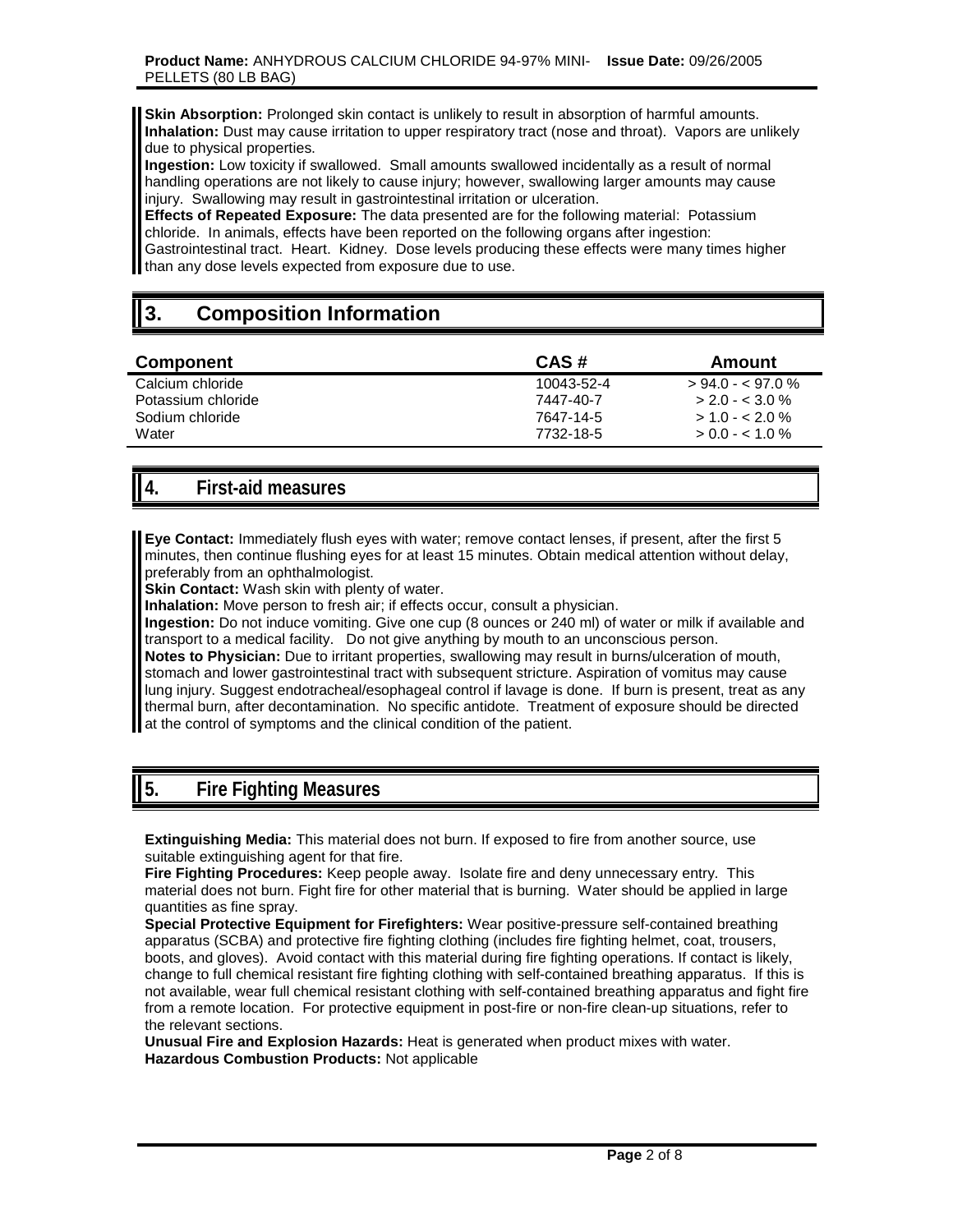## **6. Accidental Release Measures**

**Steps to be Taken if Material is Released or Spilled:** Small and large spills: Contain spilled material if possible. Collect in suitable and properly labeled containers. Flush residue with plenty of water. See Section 13, Disposal Considerations, for additional information.

**Personal Precautions:** Spilled material may cause a slipping hazard. Isolate area. Keep unnecessary and unprotected personnel from entering the area. Use appropriate safety equipment. For additional information, refer to Section 8, Exposure Controls and Personal Protection. Refer to Section 7, Handling, for additional precautionary measures.

**Environmental Precautions:** Prevent from entering into soil, ditches, sewers, waterways and/or groundwater. See Section 12, Ecological Information.

## **7. Handling and Storage**

### **Handling**

**General Handling:** Heat developed during diluting or dissolving is very high. Use cool water when diluting or dissolving (temperature less than 80°F, 27°C). Avoid contact with eyes, skin, and clothing. Do not swallow. Wash thoroughly after handling. Keep container closed. See Section 8, EXPOSURE CONTROLS AND PERSONAL PROTECTION.

### **Storage**

Store in a dry place. Protect from atmospheric moisture.

| II 8. | <b>Exposure Controls / Personal Protection</b> |
|-------|------------------------------------------------|
|       | Evnocura Limita                                |

| LANUSUIT LIIIIIIS |         |        |             |
|-------------------|---------|--------|-------------|
| <b>Component</b>  | ∟ist    | Type . | Value       |
| Calcium chloride  | DOW IHG | TWA    | 10 mg/m $3$ |

### **Personal Protection**

**Eye/Face Protection:** Use safety glasses. For dusty operations or when handling solutions of the material, wear chemical goggles.

**Skin Protection:** Wear clean, body-covering clothing.

**Hand protection:** Use gloves chemically resistant to this material. If hands are cut or scratched, use gloves chemically resistant to this material even for brief exposures. Examples of preferred glove barrier materials include: Neoprene. Polyvinyl chloride ("PVC" or "vinyl"). Nitrile/butadiene rubber ("nitrile" or "NBR"). NOTICE: The selection of a specific glove for a particular application and duration of use in a workplace should also take into account all relevant workplace factors such as, but not limited to: Other chemicals which may be handled, physical requirements (cut/puncture protection, dexterity, thermal protection), potential body reactions to glove materials, as well as the instructions/specifications provided by the glove supplier.

**Respiratory Protection:** Atmospheric levels should be maintained below the exposure guideline. When respiratory protection is required for certain operations, use an approved air-purifying respirator. In dusty or misty atmospheres, use an approved particulate respirator. The following should be effective types of air-purifying respirators: Particulate filter.

**Ingestion:** Use good personal hygiene. Do not consume or store food in the work area. Wash hands before smoking or eating.

### **Engineering Controls**

**Ventilation:** Provide general and/or local exhaust ventilation to control airborne levels below the exposure guidelines.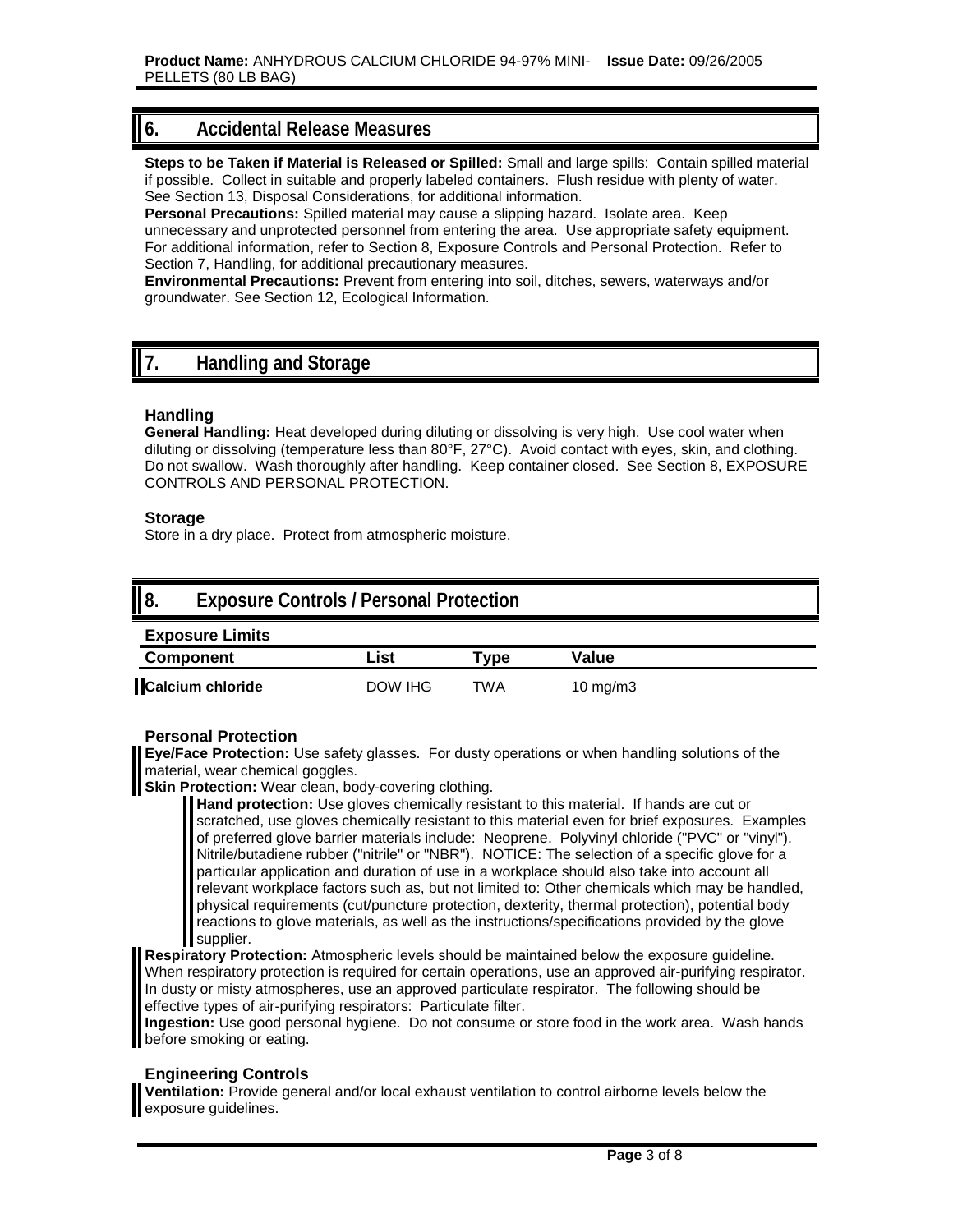## **9. Physical and Chemical Properties**

| <b>Physical State</b><br>Color          | <b>Pellets</b><br>White<br>Odorless          |
|-----------------------------------------|----------------------------------------------|
| Odor<br><b>Flash Point - Closed Cup</b> | Not applicable                               |
| <b>Flammable Limits In Air</b>          | <b>Lower: Not applicable</b>                 |
|                                         | <b>Upper:</b> Not applicable                 |
| <b>Autoignition Temperature</b>         | Not applicable                               |
| Vapor Pressure                          | Literature negligible at ambient temperature |
| Boiling Point (760 mmHg)                | Not applicable                               |
| Vapor Density (air $= 1$ )              | Not applicable                               |
| Specific Gravity (H2O = 1)              | Not applicable                               |
| <b>Bulk Density</b>                     | 52 - 58 lb/ft3 Estimated                     |
| <b>Freezing Point</b>                   | Not applicable                               |
| <b>Melting Point</b>                    | 772 °C (1,422 °F) Literature Approximately   |
| <b>Solubility in Water (by</b>          | readily soluble                              |
| weight)                                 |                                              |
| рH                                      | Not applicable                               |
| Hygroscopic.                            | Yes                                          |
|                                         |                                              |

## **10. Stability and Reactivity**

#### **Stability/Instability**

Stable. Hygroscopic. **Conditions to Avoid:** None known. Avoid moisture.

**Incompatible Materials:** Heat is generated when mixed with water. Spattering and boiling can occur. Avoid contact with: Sulfuric acid. Corrosive when wet. Flammable hydrogen may be generated from contact with metals such as: Zinc. Sodium.

#### **Hazardous Polymerization**

Will not occur.

### **Thermal Decomposition**

Does not decompose.

## **11. Toxicological Information**

#### **Acute Toxicity**

#### **Ingestion**

For the major component(s): LD50, Rat 900 - 2,100 mg/kg

#### **Skin Absorption**

For the major component(s): LD50, Rabbit  $> 5,000$  mg/kg

#### **Repeated Dose Toxicity**

The data presented are for the following material: Potassium chloride. In animals, effects have been reported on the following organs after ingestion: Gastrointestinal tract. Heart. Kidney. Dose levels producing these effects were many times higher than any dose levels expected from exposure due to use.

#### **Developmental Toxicity**

For the major component(s): Did not cause birth defects or any other fetal effects in laboratory animals.

#### **Genetic Toxicology**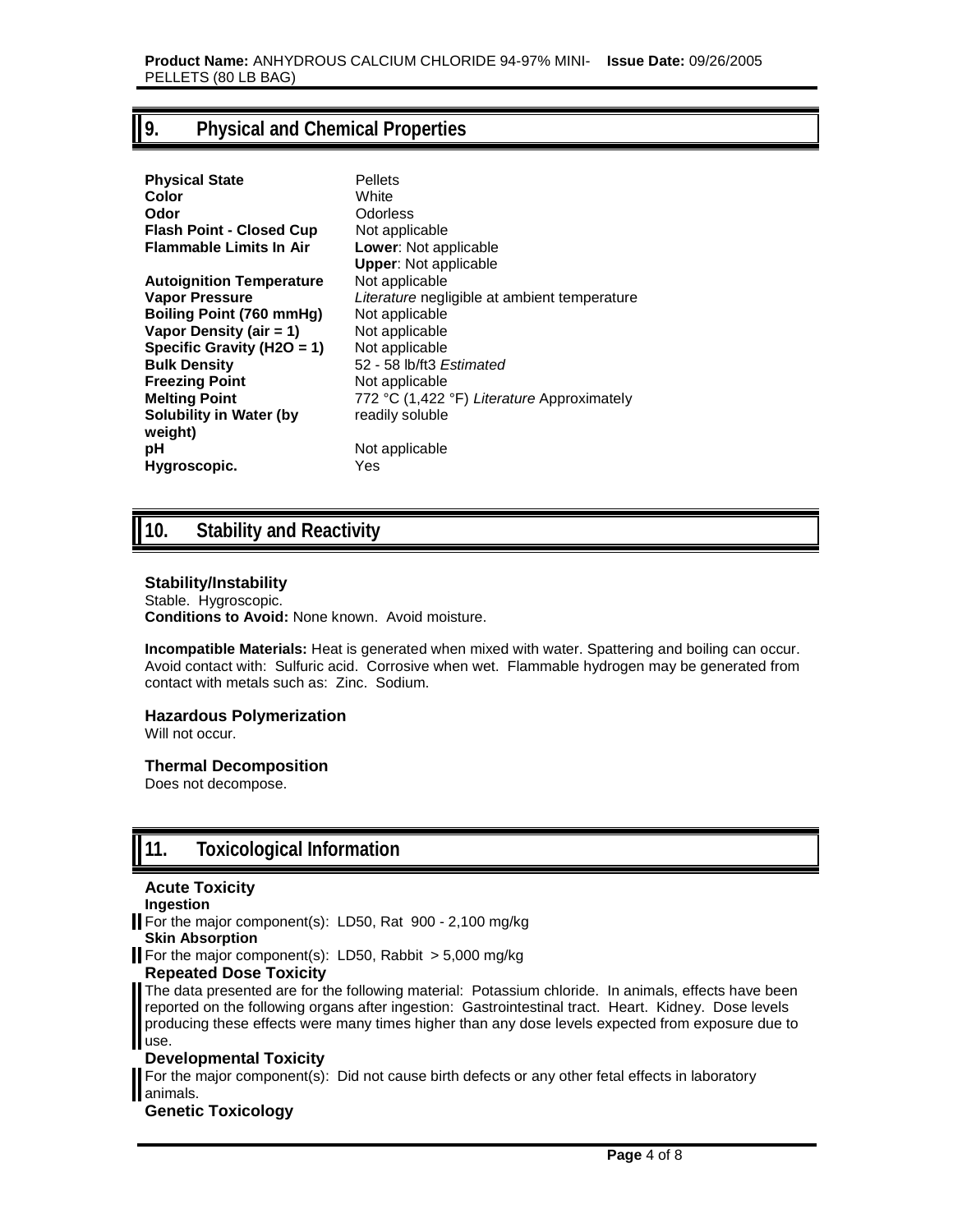The data presented are for the following material: Calcium chloride or CaCl2. In vitro genetic toxicity studies were negative. The data presented are for the following material Potassium chloride. In vitro genetic toxicity studies were positive. However, the relevance of this to humans is unknown.

## **12. Ecological Information**

#### **CHEMICAL FATE**

Data for Component: **Calcium chloride**

#### **Movement & Partitioning**

No bioconcentration is expected because of the relatively high water solubility. Partitioning from water to n-octanol is not applicable.

### **Persistence and Degradability**

Biodegradation is not applicable.

#### Data for Component: **Potassium chloride**

**Movement & Partitioning** 

**Partitioning from water to n-octanol is not applicable.** 

### **Persistence and Degradability**

Biodegradation is not applicable.

#### Data for Component: **Sodium chloride**

**Movement & Partitioning** 

No bioconcentration is expected because of the relatively high water solubility. Potential for mobility in soil is very high (Koc between 0 and 50). Partitioning from water to n-octanol is not applicable.

### **Persistence and Degradability**

Biodegradation is not applicable.

#### **ECOTOXICITY**

Data for Component: **Calcium chloride**

Material is practically non-toxic to aquatic organisms on an acute basis (LC50/EC50 >100 **mg/L** in the most sensitive species tested).

#### **Fish Acute & Prolonged Toxicity**

LC50, bluegill (Lepomis macrochirus): 8,350 - 10,650 mg/l

#### **Aquatic Invertebrate Acute Toxicity**

LC50, water flea Daphnia magna: 759 - 3,005 mg/l

**Toxicity to Micro-organisms** 

EC50; activated sludge, respiration inhibition: > 1,000 mg/l

#### Data for Component: **Potassium chloride**

Material is practically non-toxic to aquatic organisms on an acute basis (LC50/EC50 >100 **mg/L** in the most sensitive species tested).

#### **Fish Acute & Prolonged Toxicity**

LC50, rainbow trout (Oncorhynchus mykiss): 4,236 mg/l

#### **Aquatic Invertebrate Acute Toxicity**

EC50, water flea Daphnia magna, 24 h, immobilization: 590 mg/l

### Data for Component: **Sodium chloride**

Material is practically non-toxic to aquatic organisms on an acute basis (LC50/EC50 >100 **mg/L** in the most sensitive species tested).

#### **Fish Acute & Prolonged Toxicity**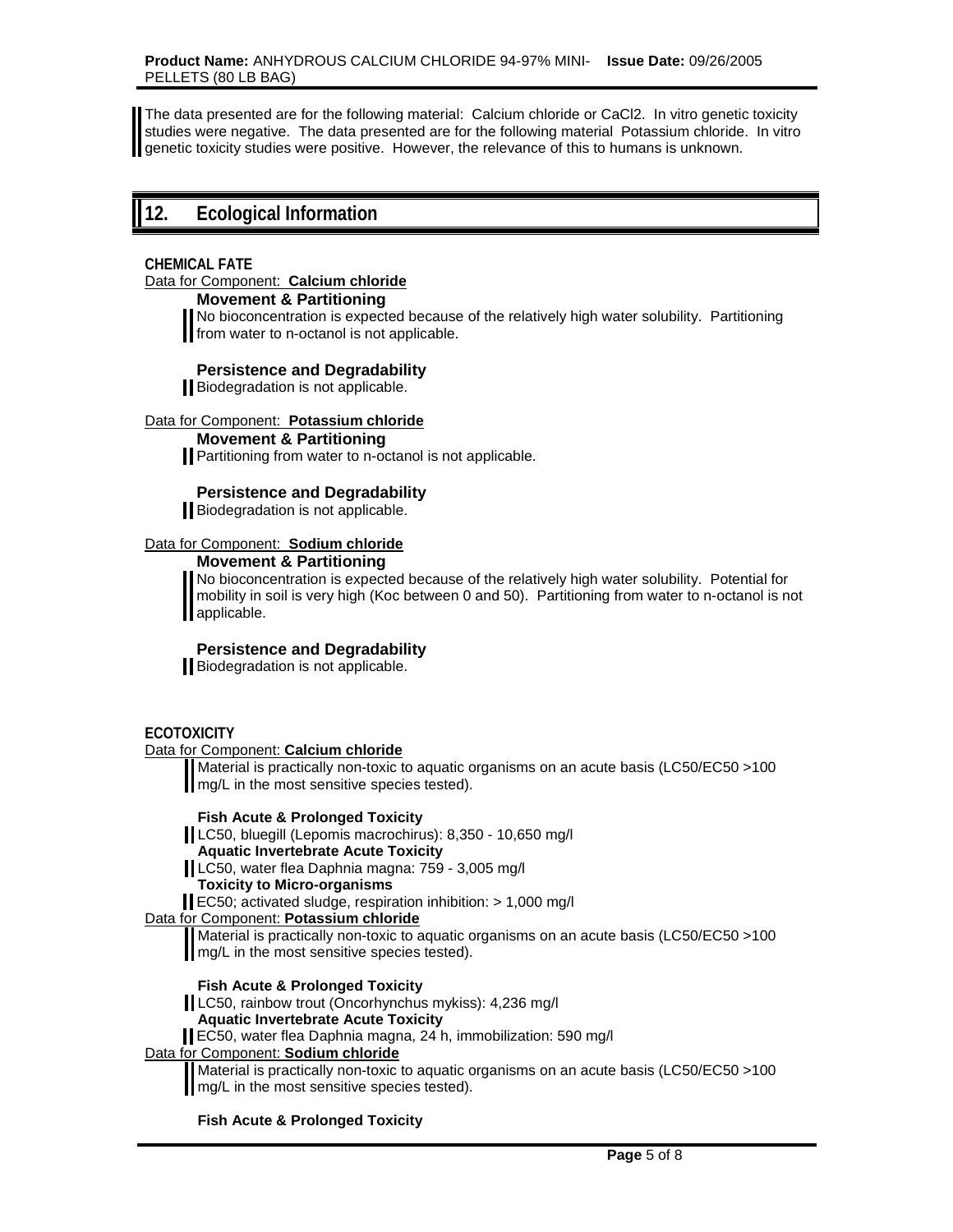LC50, fathead minnow (Pimephales promelas): 10,610 mg/l **Aquatic Invertebrate Acute Toxicity**  LC50, water flea Daphnia magna: 4,571 mg/l **Toxicity to Micro-organisms**  IC50, OECD 209 Test; activated sludge, respiration inhibition: > 1,000 mg/l

## **13. Disposal Considerations**

All disposal practices must be in compliance with all Federal, State/Provincial and local laws and regulations. Regulations may vary in different locations. Waste characterizations and compliance with applicable laws are the responsibility solely of the waste generator. DOW HAS NO CONTROL OVER THE MANAGEMENT PRACTICES OR MANUFACTURING PROCESSES OF PARTIES HANDLING OR USING THIS MATERIAL. THE INFORMATION PRESENTED HERE PERTAINS ONLY TO THE PRODUCT AS SHIPPED IN ITS INTENDED CONDITION AS DESCRIBED IN MSDS SECTION: Composition Information. FOR UNUSED & UNCONTAMINATED PRODUCT, the preferred options include sending to a licensed, permitted: Reclaimer. Landfill. Waste water treatment system. As a service to its customers, Dow can provide names of information resources to help identify waste management companies and other facilities which recycle, reprocess or manage chemicals or plastics, and that manage used drums. Telephone Dow's Customer Information Group at 1-800-258-2436 or 1- 989-832-1556 (U.S.), or 1-800-331-6451 (Canada) for further details .

## **14. Transport Information**

**DOT Non-Bulk** NOT REGULATED

### **HDOT Bulk**

NOT REGULATED

**IMDG**

NOT REGULATED

## **ICAO/IATA**

NOT REGULATED

*This information is not intended to convey all specific regulatory or operational requirements/information relating to this product. Additional transportation system information can be obtained through an authorized sales or customer service representative. It is the responsibility of the transporting organization to follow all applicable laws, regulations and rules relating to the transportation of the material.*

## **15. Regulatory Information**

### **OSHA Hazard Communication Standard**

This product is a "Hazardous Chemical" as defined by the OSHA Hazard Communication Standard, 29 CFR 1910.1200.

|                                                               | Superfund Amendments and Reauthorization Act of 1986 Title III (Emergency Planning |  |
|---------------------------------------------------------------|------------------------------------------------------------------------------------|--|
| and Community Right-to-Know Act of 1986) Sections 311 and 312 |                                                                                    |  |
| Immediate (Acute) Health Hazard                               | Yes                                                                                |  |
| Delaved (Chronic) Health Hazard                               | No.                                                                                |  |

| Fire Hazard                       | N٥  |
|-----------------------------------|-----|
| <b>Reactive Hazard</b>            | N٥  |
| Sudden Release of Pressure Hazard | No. |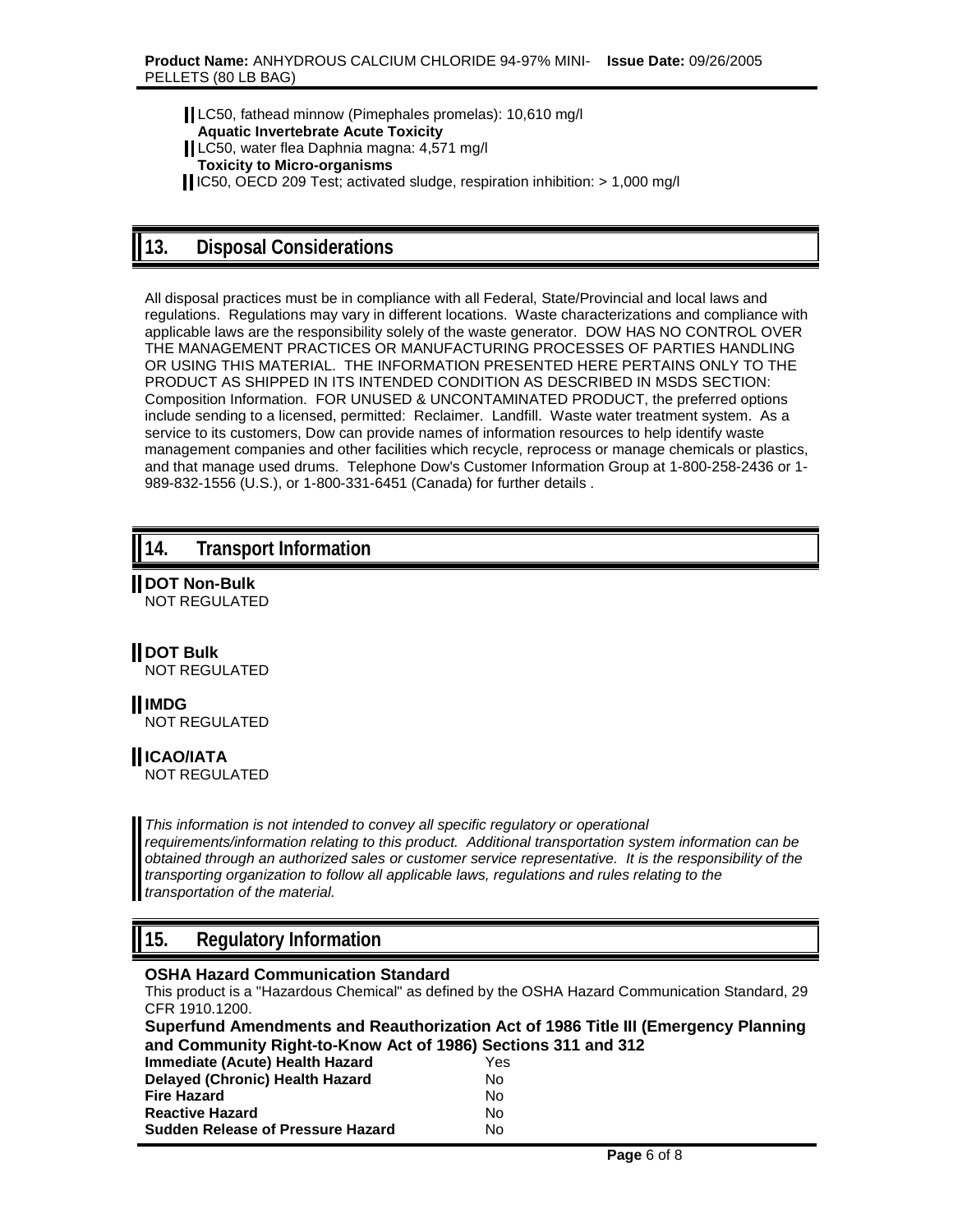#### **Superfund Amendments and Reauthorization Act of 1986 Title III (Emergency Planning and Community Right-to-Know Act of 1986) Section 313**

To the best of our knowledge, this product does not contain chemicals at levels which require reporting under this statute.

#### **Pennsylvania (Worker and Community Right-To-Know Act): Pennsylvania Hazardous Substances List and/or Pennsylvania Environmental Hazardous Substance List:**

To the best of our knowledge, this product does not contain chemicals at levels which require reporting under this statute.

#### **Pennsylvania (Worker and Community Right-To-Know Act): Pennsylvania Special Hazardous Substances List:**

To the best of our knowledge, this product does not contain chemicals at levels which require reporting under this statute.

#### **California Proposition 65 (Safe Drinking Water and Toxic Enforcement Act of 1986)**

This product contains no listed substances known to the State of California to cause cancer, birth defects or other reproductive harm, at levels which would require a warning under the statute.

#### **US. Toxic Substances Control Act**

All components of this product are on the TSCA Inventory or are exempt from TSCA Inventory requirements under 40 CFR 720.30

#### **CEPA - Domestic Substances List (DSL)**

All substances contained in this product are listed on the Canadian Domestic Substances List (DSL) or are not required to be listed.

### **16. Other Information**

#### **Recommended Uses and Restrictions**

A calcium chloride product- For industrial use. Dow recommends that you use this product in a manner consistent with the listed use. If your intended use is not consistent with Dow's stated use, please contact Dow's Customer Information Group.

#### **Revision**

Identification Number: 81494 / 1001 / Issue Date 09/26/2005 / Version: 2.0 Most recent revision(s) are noted by the bold, double bars in left-hand margin throughout this document.

#### **Legend**

| N/A            | Not available                                                   |
|----------------|-----------------------------------------------------------------|
| <b>WW</b>      | Weight/Weight                                                   |
| <b>OEL</b>     | Occupational Exposure Limit                                     |
| <b>STEL</b>    | Short Term Exposure Limit                                       |
| <b>TWA</b>     | Time Weighted Average                                           |
| <b>ACGIH</b>   | American Conference of Governmental Industrial Hygienists, Inc. |
| <b>DOW IHG</b> | Dow Industrial Hygiene Guideline                                |
| WEEL           | Workplace Environmental Exposure Level                          |
| HAZ DES        | <b>Hazard Designation</b>                                       |

*The Dow Chemical Company urges each customer or recipient of this (M)SDS to study it carefully and consult appropriate expertise, as necessary or appropriate, to become aware of and understand the data contained in this (M)SDS and any hazards associated with the product. The information herein is provided in good faith and believed to be accurate as of the effective date shown above. However, no warranty, express or implied, is given. Regulatory requirements are subject to change and may differ between various locations. It is the buyer's/user's responsibility to ensure that its activities comply with*